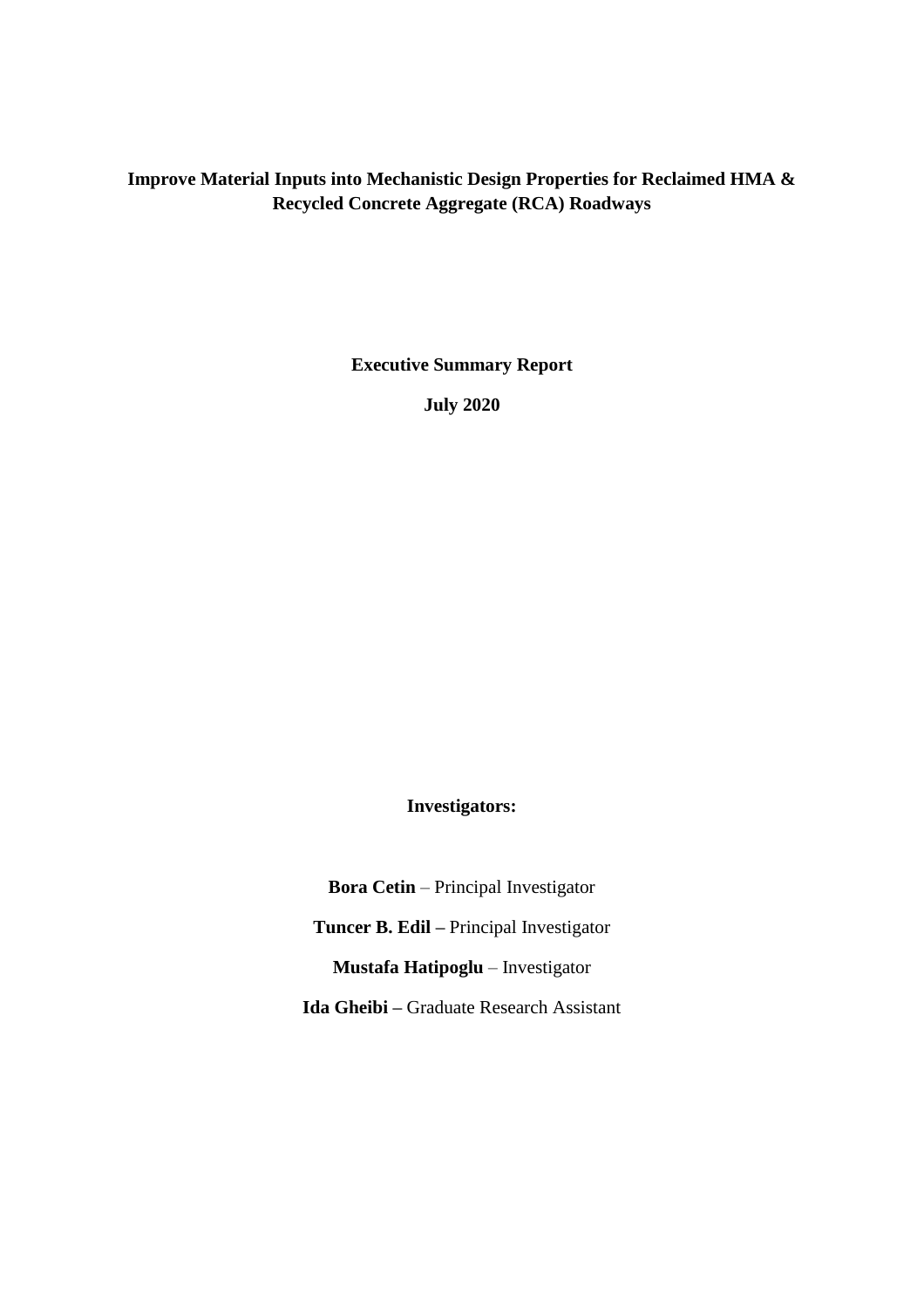## **SUMMARY REPORT for Q2 for 2020**

The research team has continued to collect more data on recycled concrete aggregates (RCA), recycled asphalt pavements (RAP) that are used as a base/subbase material in pavement foundation systems. Draft Task 2 report is almost ready to be submitted to the Technical Advisory Panel (TAP). This report will cover summary of the results from approximately 60 research articles and technical reports. Properties of RCA and RAP materials for the available data were captured for the following states: Minnesota, Colorado, Michigan, California, Texas, Ohio, New Jersey, Wisconsin, Illinois, Montana, Virginia, Florida, Tennessee, Maryland, New Mexico, Washington, Utah and Rhode Island. The laboratory data of more than 40 different recycled samples were collected in terms of mechanical and index properties. Most of the samples used in the studies were 100% recycled materials, while there were also some blended samples of natural aggregates with RCA and RAP at different mixture ratios.

Overall summary shows that the index properties of RAP and RCA materials are highly affected by the following factors: aggregate source, aggregate type, and crushing operations. Database was summarized in five categories: (1) index properties, (2) compaction characteristics, (3) hydraulic conductivity, (4) strength, and (5) stiffness.

**(1) Index Properties:** The first material characteristics for this database are the gradation properties of RCA and RAP materials which were studied in the past. Gradation characteristics include gravel, sand, silt and clay fractions, grain size distribution curves, effective diameter sizes ( $D_{60}$ ,  $D_{30}$  and  $D_{10}$ ), and coefficient of uniformity ( $C_u$ ) and curvature ( $C_c$ ). Even though most of the samples used in the studies were coarse-grained soils, the consistency properties were also examined. Approximately 190 different samples including natural aggregaterecycled aggregate blends were used in the gradation database. Gravel contents of RCA materials varied between 94.1% to 4% which is wide range. Fines contents of the collected RCA materials were at the range from 12.8% to 2%. It was observed that sand content was the highest in RAP materials while there were RAP materials with almost 0% percent fines.

Asphalt content (about 4.5%- 6%) and trapped air between asphalt coating and aggregate particles cause lower specific gravity values for RAP than that of natural aggregates. RCA also has a relatively lower specific gravity than specific gravities of natural aggregates due to the presence of mortar bounds in RCA matrix. This is well shown in the collected database.

Most of the plasticity index of RAP and RCA were reported as none-plastic (NP).

**Compaction Characteristics:** The general trend shows that RAP and RCA have lower maximum dry unit weight than natural aggregates. While using more RAP content in the RAPnatural aggregate blends decreases the optimum water content, while the use of a higher amount of RCA in the RCA-natural aggregate blends increases the optimum water content.

**Hydraulic Conductivity:** One of the main functions of aggregate base layers is to provide adequate drainage and prevent capillary action to increase the service life of pavements. Due to the hydrophobicity of RAP, it tends to have higher ksat than RCA and natural aggregate. Based on the collected database, RAP tends to provide a better drainage layer than RCA.